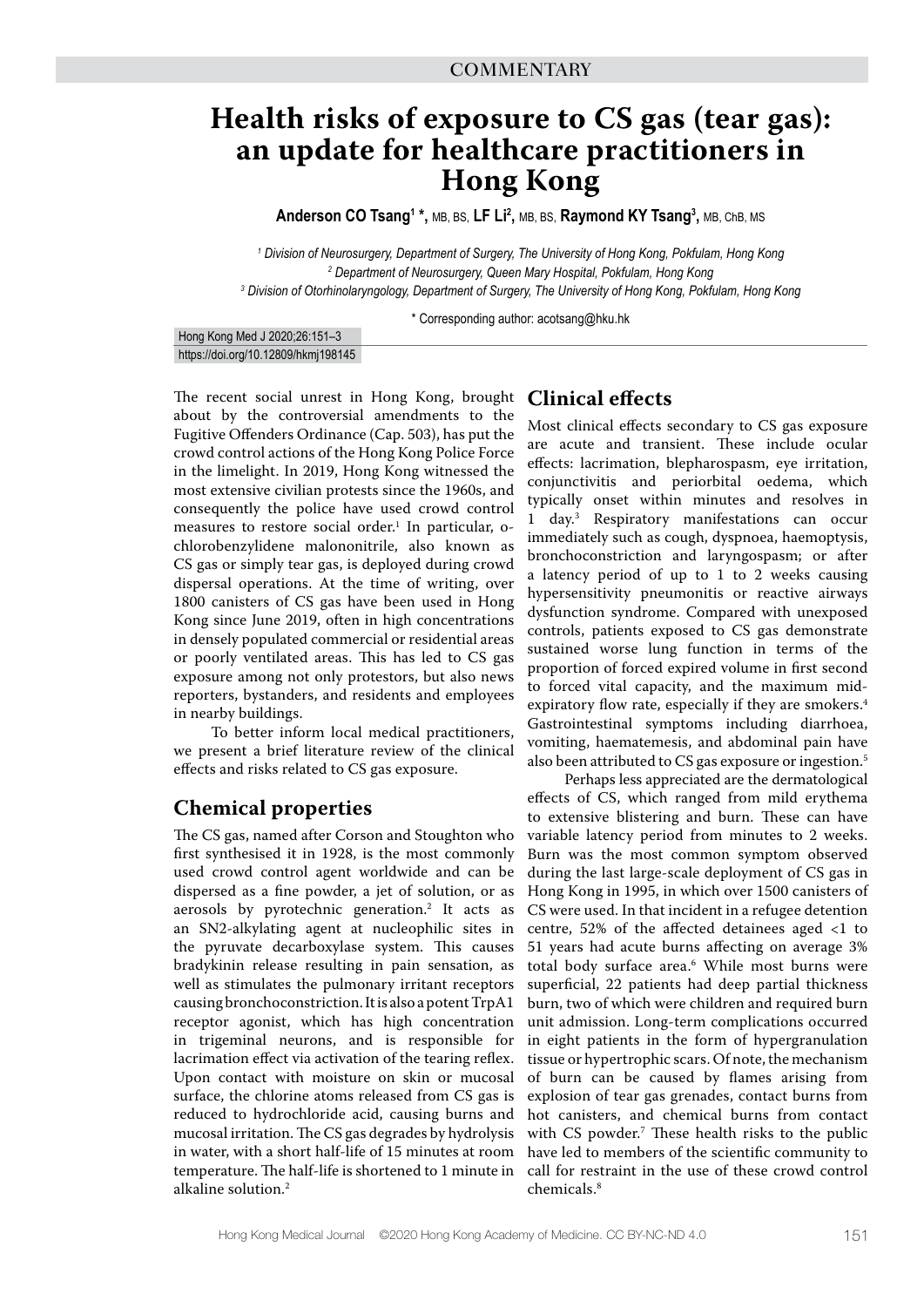## **Fatal cases**

Because of the high lethal-dose to effective-dose ratio, CS gas is considered a less-than-lethal weapon. However, mortalities have been attributed to CS gas exposure secondary to respiratory effects, including a case of respiratory arrest in Bahrain,<sup>3</sup> and a case of acute necrotising laryngotracheobronchitis in the United States.9 Importantly, these mortalities were related to CS gas use in a confined space with poor ventilation, reflecting the danger of indoor use of CS gas. Traumatic brain or cervical cord injuries caused by CS canisters or cartridges have also resulted in fatalities, including in individuals aged <18 years.3,10-13 In a recent case in 2018, an entire CS canister penetrated the cranium and lodged in the frontal and temporal lobe of a 27-year-old Iraqi man, leading to his death soon after hospital admission.<sup>13</sup> These deaths and other reports of ocular and maxillofacial injuries causing blindness, upper airway compromise, and permanent disfigurement highlight the risk of close-range use of CS firearms in densely populated areas.<sup>14,15</sup>

## **Risk to healthcare workers**

Healthcare workers can also be secondarily affected by CS gas when caring for CS-exposed patients. In two instances, unsuspecting emergency department nurses had eye, skin and respiratory irritation after being secondarily contaminated while treating CSexposed patients, necessitating decontamination of the triage area.<sup>16,17</sup> Anaesthesiologists are another at-risk group, with reports of secondary CS gas exposure during endotracheal intubation, extubation, and nasogastric tube insertion for affected patients. $^{\rm 18\text{-}20}$  Although none of these resulted in permanent damage, local healthcare professionals in Hong Kong must be aware of this occupational hazard and equip themselves with appropriate protective equipment when treating these patients. Emergency departments should also ensure their staff is trained in decontamination and isolation of CS-exposed patients and their belongings to prevent collateral damage to other patients and personnel.

## **Conclusion**

Exposure to CS gas carries substantial risk to civilians and the healthcare professionals treating them. Although most clinical manifestations related to CS gas are acute and transient, more severe burns or, rarely, fatal incidents have occurred when CS gas is deployed, especially in poorly ventilated spaces. We urge law enforcement personnel to exercise extreme restraint and discretion when using CS gas and other crowd control methods. Local practitioners should be aware of the clinical effects and risks of CS gas in order to better treat and counsel affected patients.

#### **Author contributions**

Concept or design: All authors. Acquisition of data: ACO Tsang. Analysis or interpretation of data: ACO Tsang. Drafting of the manuscript: All authors. Critical revision of the manuscript for important intellectual content: All authors.

All authors had full access to the data, contributed to the study, approved the final version for publication, and take responsibility for its accuracy and integrity.

#### **Conflicts of interest**

The authors declare no conflict of interest.

#### **Funding/support**

This commentary received no specific grant from any funding agency in the public, commercial, or not-for-profit sectors.

#### **References**

- 1. Parry J. Hong Kong healthcare workers join protests. BMJ 2019;366:l5027.
- Salem H, Ballantyne B, A. Katz S. CS gas. In: Wexler P, editor. Encyclopedia of Toxicology. 1. Oxford: Elsevier; 2005: 686-90.
- 3. Haar RJ, Iacopino V, Ranadive N, Weiser SD, Dandu M. Health impacts of chemical irritants used for crowd control: a systematic review of the injuries and deaths caused by tear gas and pepper spray. BMC Public Health 2017;17:831.
- 4. Arbak P, Başer I, Kumbasar ÖO, Ülger F, Kılıçaslan Z, Evyapan F. Long term effects of tear gases on respiratory system: analysis of 93 cases. ScientificWorldJournal 2014;2014:963638.
- 5. Dimitroglou Y, Rachiotis G, Hadjichristodoulou C. Exposure to the riot control agent CS and potential health effects: a systematic review of the evidence. Int J Environ Res Public Health 2015;12:1397-411.
- 6. Anderson PJ, Lau GS, Taylor WR, Critchley JA. Acute effects of the potent lacrimator o-chlorobenzylidene malononitrile (CS) tear gas. Hum Exp Toxicol 1996;15:461- 5.
- 7. Zekri AM, King WW, Yeung R, Taylor WR. Acute mass burns caused by o-chlorobenzylidene malononitrile (CS) tear gas. Burns 1995;21:586-9.
- 8. Kaszeta D. Restrict use of riot-control chemicals. Nature 2019;573:27-9.
- 9. Toprak S, Ersoy G, Hart J, Clevestig P. The pathology of lethal exposure to the Riot Control Agents: towards a forensics-based methodology for determining misuse. J Forensic Leg Med 2015;29:36-42.
- 10. Ramu M. Death due to a tear gas shell: report of a case. J Forensic Sci 1967;12:383-5.
- 11. Wani AA, Zargar J, Ramzan AU, et al. Head injury caused by tear gas cartridge in teenage population. Pediatr Neurosurg 2010;46:25-8.
- 12. Clarot F, Vaz E, Papin F, Clin B, Vicomte C, Proust B. Lethal head injury due to tear-gas cartridge gunshots. Forensic Sci Int 2003;137:45-51.
- 13. Alhillo HT, Arnaout MM, Radhi HS, Al-Dhahir MA, Moscote-Salazar LR, Hoz SS. Direct head injury caused by a tear gas cartridge. Questions on safety: A case report